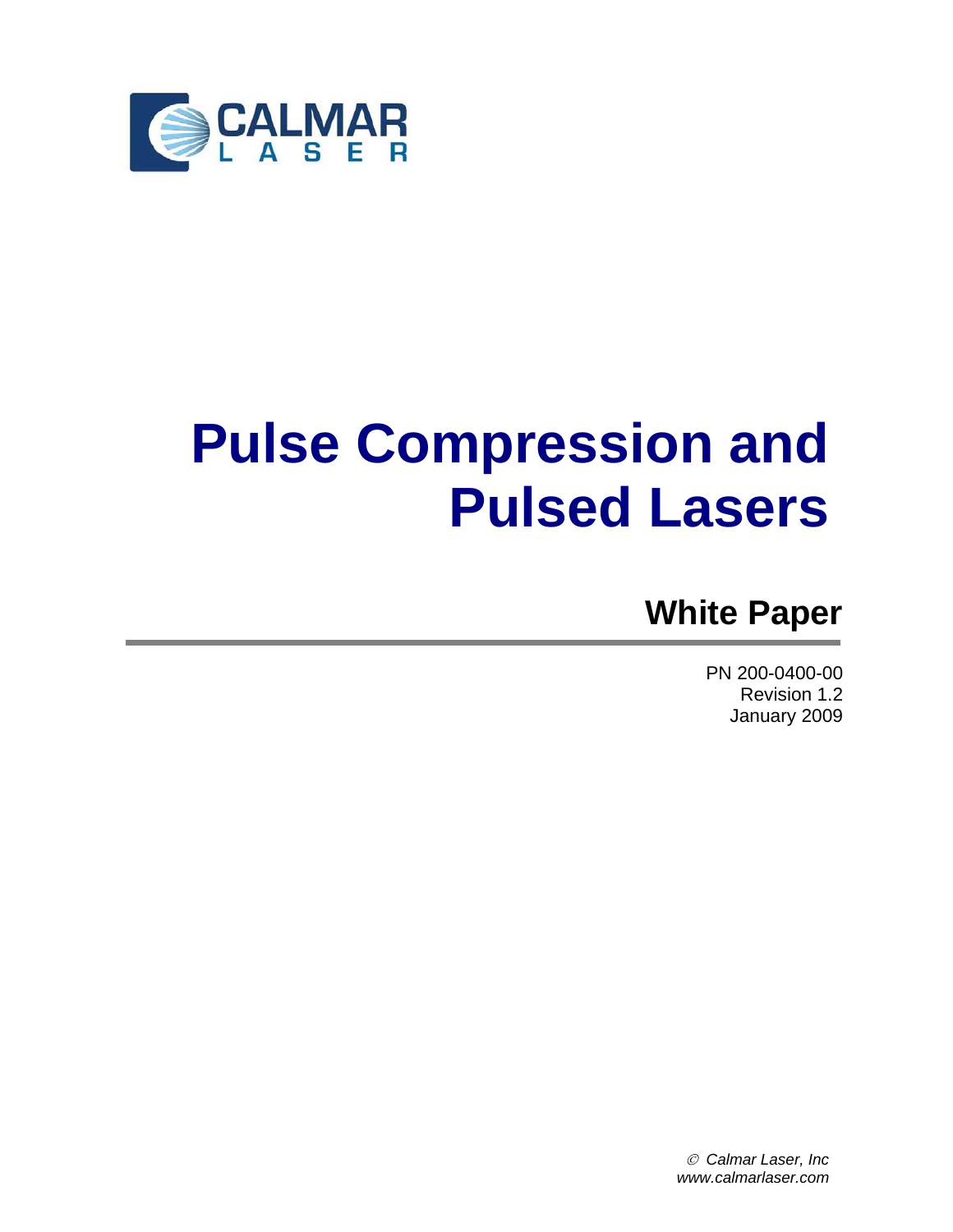

# **Overview**

Calmar's Pulse Compressors use soliton-shaping and dispersion decreasing fiber (DDF) to reduce pulse widths. Pulse widths as narrow as 250 fs can be achieved when pulse compression is applied to 3 ps wide pulses.

The advantages of using dispersion decreasing fiber and soliton-shaping to compress pulses include the following:

- Input pulse energy can be lower, making this technique a better alternative for pulse compression at repetition rates of 10 GHz, and higher.
- Greater control over dispersive and non-linear effects ensures that output pulse pedestals are lower, and pulse quality is higher.

Calmar's Pulse Compressor, shown in Figure 1, is a two-stage device. In the first stage, an EDFA boosts the strength of the input signal. Stage one provides sufficient optical power for non-linear effects to drive soliton-shaping. In the second stage, DDF narrows pulse width. DDF is inherently lossy, but sufficiently high amplification in stage one ensures that signal strength at the output of the Pulse Compressor is higher than at the input to the Pulse Compressor.



**Figure 1 – Schematic of Pulse Compressor**

The output of stage two will be chirp free when the input to stage one is chirp free.

Calmar's Pulse Compressor has been designed so that the EDFA can be used independently of the DDF, if required. Maximum saturated output power from the EDFA is over 100 mW.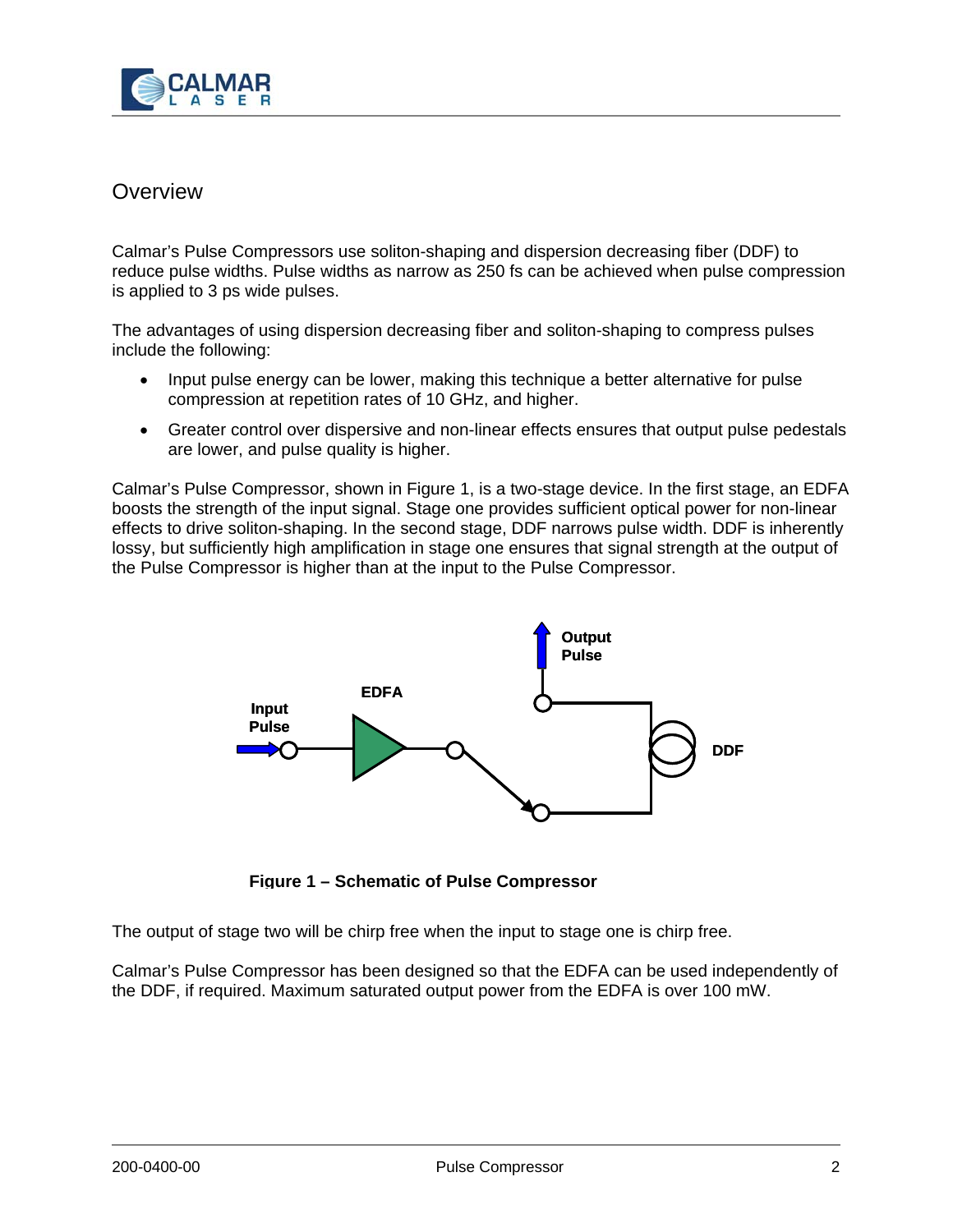

# Features

- Pulse compression to 1/12 input pulse width
- Post-compression spectral widths > 8 nm
- Post compression output powers 100 mW
- Pedestal after compression < 3%
- Wavelength range 1545 1560 nm
- Easy configuration and operation
- Long term stability



# Applications

Engineers working at the leading edge of telecom research are often restricted by a lack of test and measurement equipment capable of probing at ultra high speeds. While solutions exist at speeds lower than 10 Gb/s, there is a shortage of test equipment that can adequately support research at 10 Gb/s, 40 Gb/s and higher.

The high extinction ratio, short pulse width, and low chirp make fiber lasers an ideal source for Optical Time Division Multiplexing (OTDM). Optical Code Division Multiple Access (O-CDMA), an emerging technique used in high bandwidth data transmission, requires a stable spectral comb as well as very short pulse width. Calmar's lasers provide the highly stable spectrum and high quality pulses that this application demands.

Optical Analog-to-Digital (A/D) conversion greatly expands the capabilities of A/D conversion beyond what is achievable using electronics, because optical pulses widths are an order of magnitude narrower than the pulse widths attainable using electronics. Fiber lasers, in particular, are ideally suited to this application due to their low amplitude noise, along with very narrow pulse widths.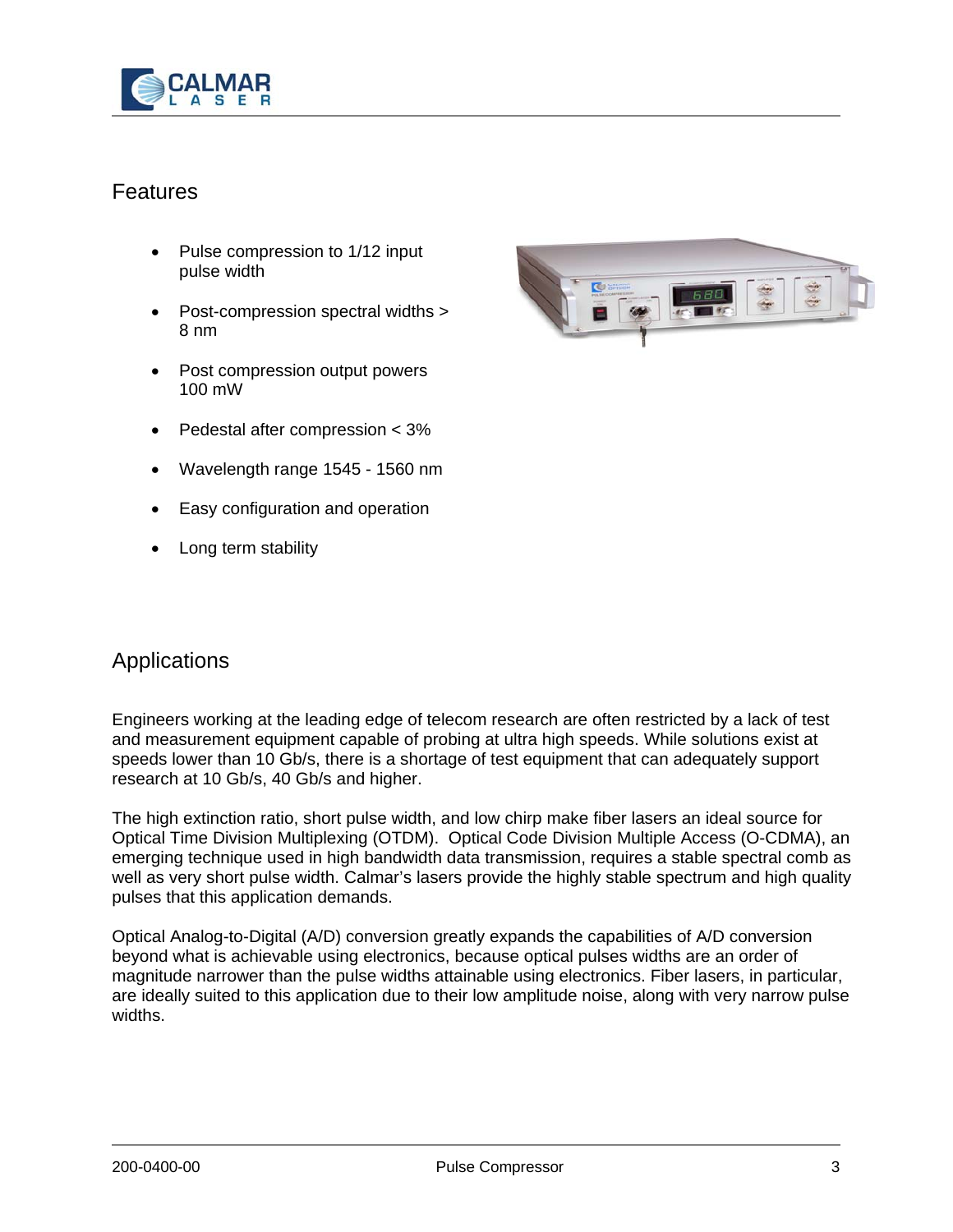

The following table provides specifications for Calmar's Pulse Compressor series. These specifications are subject to change without notice.

| <b>Model</b><br><b>Number</b>                           | <b>PCS-1</b>                     | <b>PCS-2</b>                     |
|---------------------------------------------------------|----------------------------------|----------------------------------|
| <b>Pulse Width Pre-Compression</b><br>(p <sub>S</sub> ) | 3                                | 1.5                              |
| <b>Pulse Width Post-</b><br>Compression (fs)            | 250                              | 300                              |
| Input Wavelength Range (nm)                             | 1545 - 1560                      | 1545 - 1560                      |
| <b>Input Repetition Rate Range</b><br>(GHz)             | $2 - 20$                         | $10 - 50$                        |
| Spectral Width (nm)                                     | > 8.0                            | > 7.0                            |
| <b>Output Power (mW)</b>                                | 100 @ 20 GHz                     | 100 @ 50 GHz                     |
| Pedestal (%)                                            | $\lt 3$                          | $<$ 3                            |
| Operating Temp (°C)                                     | $5 - 40$                         | $5 - 40$                         |
| <b>Operating Voltage (V)</b>                            | 85 - 264 AC                      | 85 - 264 AC                      |
| Dimensions (cm)                                         | $48(w) \times 42(d) \times 9(h)$ | $48(w) \times 42(d) \times 9(h)$ |

#### **Table 1 – Specifications for Calmar's Pulse Compressor**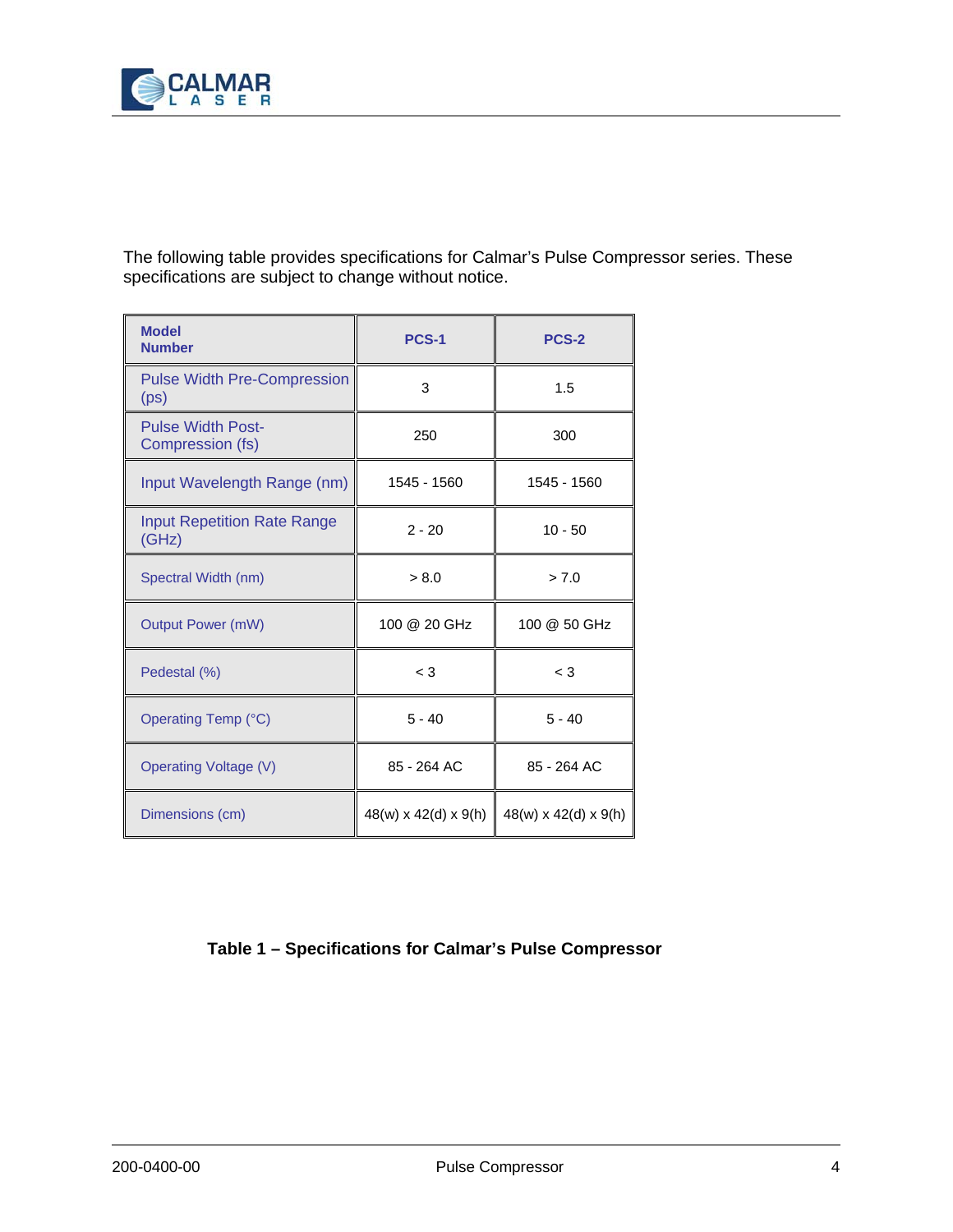

# **Performance**

The following test results give an indication of the performance of Calmar's Pulse Compressor.



- **Figure 2 Autocorrelation trace showing input pulse width of 1.5 ps, and peak pulse power 30 mW**
- **Figure 3 Autocorrelation trace showing output pulse width of 350 fs, and peak pulse power 100 mW**